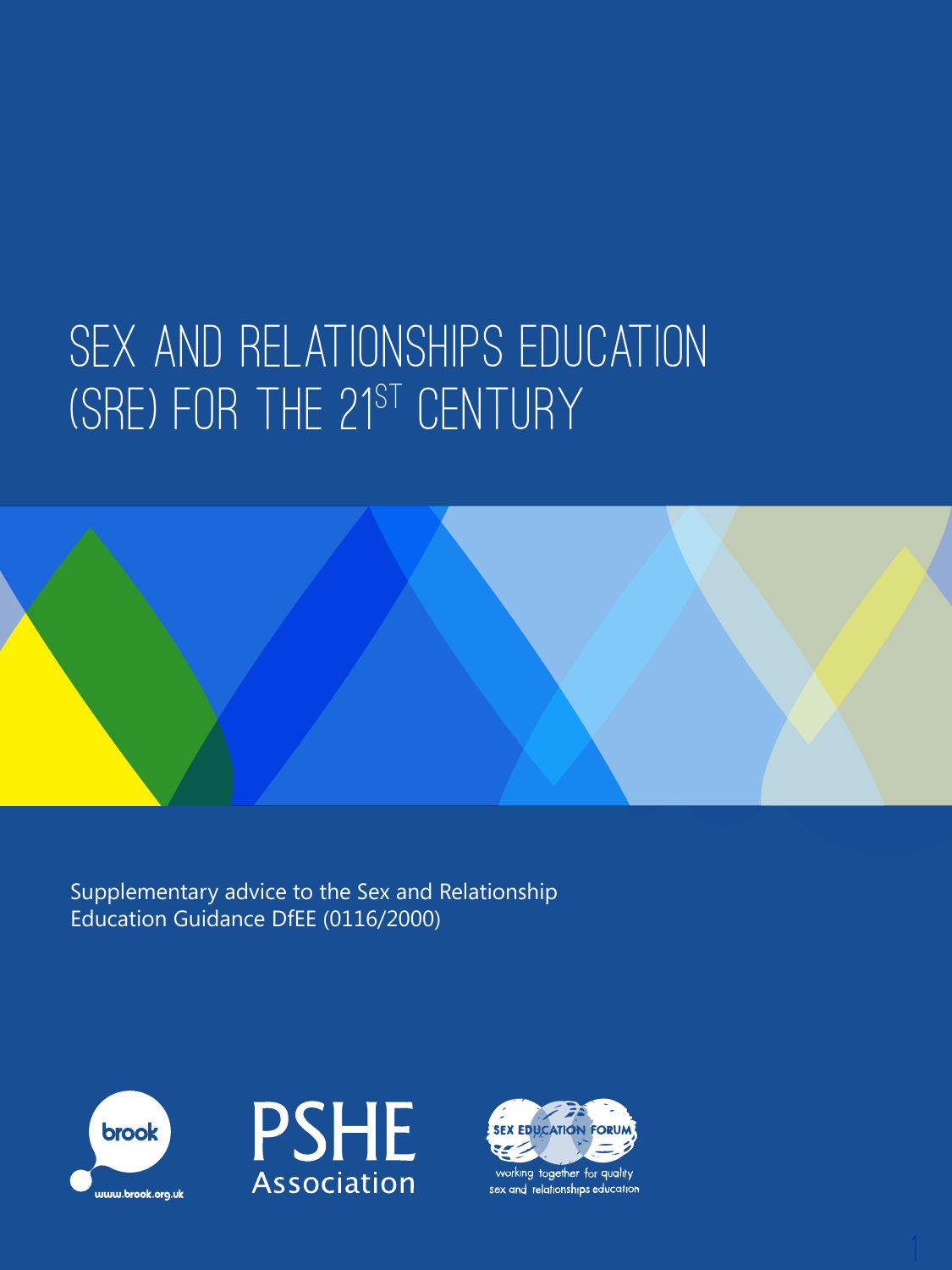# introduction

## **In 2000, the Department for Education and Employment (DfEE, now DfE) published Sex and Relationship Education Guidance.**

Brook [\(www.brook.org.uk\)](www.brook.org.uk) the PSHE Association ( [www.pshe-association.org.uk](http://www.pshe-association.org.uk) ) and the Sex Education Forum (www.sexeducationforum.org.uk) have worked together to produce advice for schools which supplements that guidance.

This advice should be read alongside the Sex and Relationship Education Guidance (DfEE 0116/2000) which is statutory guidance for schools: [https://www.gov.uk/government/publications/sex-and-relationship-education](https://www.gov.uk/government/publications/sex-and-relationship-education )

#### **Why have we produced supplementary advice?**

- 1. The consensus in support of good quality sex and relationships education (SRE) from young people, teachers, parents and carers, teaching unions, the voluntary sector and government is stronger than ever. We want teachers, schools and other practitioners to have access to the most up-to-date references when looking for further information and advice.
- 2. Ofsted inspections have found that, despite progress across the country, SRE needs improving in one third of schools. They are clear that this lack of quality SRE leaves pupils vulnerable to abuse and exploitation (Ofsted, 2013). We believe this supplementary advice will facilitate the improvement that is so urgently needed. Ofsted showed that outstanding schools tend to have high quality SRE as part of an outstanding PSHE education programme. The National Curriculum framework and Ofsted guidance have both changed significantly since 2000. This guidance provides up-to-date advice to help schools fulfil statutory obligations and meet Ofsted criteria:

[http://www.ofsted.gov.uk/resources/not-yet-good-enough-personal-social-health-and-economic-education-schools](http://www.ofsted.gov.uk/resources/not-yet-good-enough-personal-social-health-and-economic-education-schools )

- 3. Technology is evolving at a tremendous pace. The need to protect children and young people from inappropriate online content, cyber-bullying and exploitation is a growing concern. We want to help practitioners address these issues through the principles of best practice.
- 4. To ensure SRE is taught in the context of current relevant legislation including the Equality Act 2010.

### **Teachers tell us they want help to update their planning and teaching of SRE. This advice:**

- provides a definition of high quality SRE, explains why it is important, and looks at its current status **in the curriculum**
- **• answers 10 of the key questions that teachers are currently asking us about SRE**
- **• provides information about organisations that can provide advice and support**

Teaching SRE is vital – done well, it is enriching and enjoyable for teachers and pupils alike. It also helps schools fulfil their duties to protect, safeguard and promote the wellbeing of their pupils. We hope you find this supplementary advice useful.

## **Simon Blake OBE, Brook Lucy Emmerson and Jane Lees, the Sex Education Forum Joe Hayman, the PSHE Association**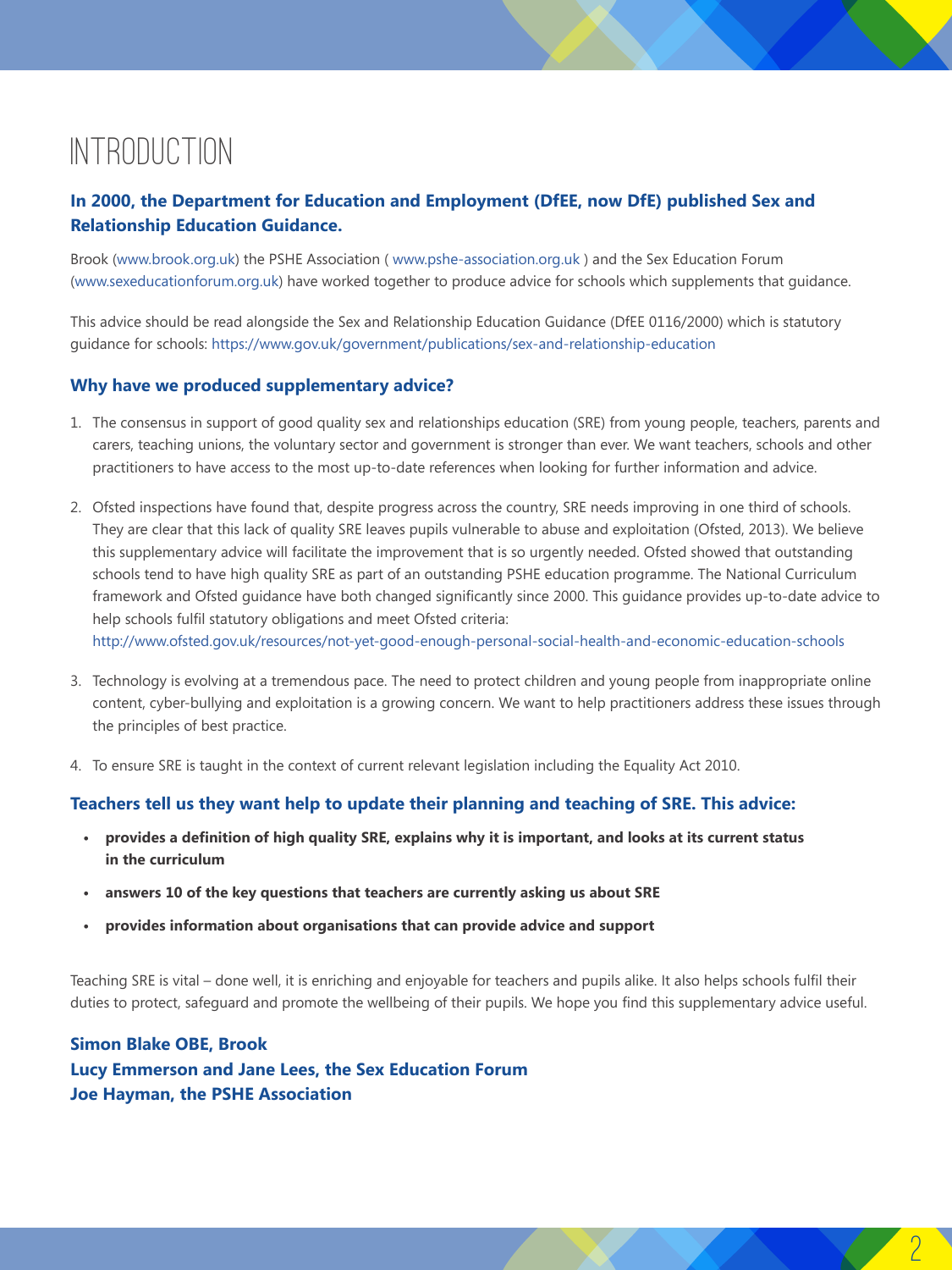# SECTION 1: CONTEXT

### **What is sex and relationships education?**

Sex and relationships education is learning about the emotional, social and physical aspects of growing up, relationships, sex, human sexuality and sexual health. Some aspects are taught in science, and others are taught as part of personal, social, health and economic education (PSHE).

A comprehensive programme of SRE provides accurate information about the body, reproduction, sex, and sexual health. It also gives children and young people essential skills for building positive, enjoyable, respectful and non-exploitative relationships and staying safe both on and offline.

### **Why is sex and relationships education in schools important?**

High quality SRE helps create safe school communities in which pupils can grow, learn, and develop positive, healthy behaviour for life. It is essential for the following reasons:

- Children and young people have a right to good quality education, as set out in the United Nations Convention on the **Rights of the Child.**
- **• Children and young people want to be prepared for the physical and emotional changes they undergo at puberty, and**  young people want to learn about relationships. Older pupils frequently say that sex and relationships education was **'too little, too late and too biological'. Ofsted reinforced this in their 2013** *Not Yet Good Enough* **report.**
- SRE plays a vital part in meeting schools' safeguarding obligations. Ofsted is clear that schools must have a **preventative programme that enables pupils to learn about safety and risks in relationships.**
- **• Schools maintain a statutory obligation under the Children Act (2004) to promote their pupils' wellbeing, and under the Education Act (1996) to prepare children and young people for the challenges, opportunities and responsibilities of adult life. A comprehensive SRE programme can have a positive impact on pupils' health and wellbeing and their ability to achieve, and can play a crucial part in meeting these obligations.**

The Department of Health set out its ambition for all children and young people to receive high quality sex and relationships education in the *Sexual Health Improvement Framework* (2013), while the Department for Education's paper *The Importance of Teaching* (2010) highlighted that 'Children need high quality sex and relationships education so they can make wise and informed choices'.

Further information about the evidence base for sex and relationships education can be found in *Does SRE work?* and other Sex Education Forum briefings, at: <www.sexeducationforum.org.uk/evidence>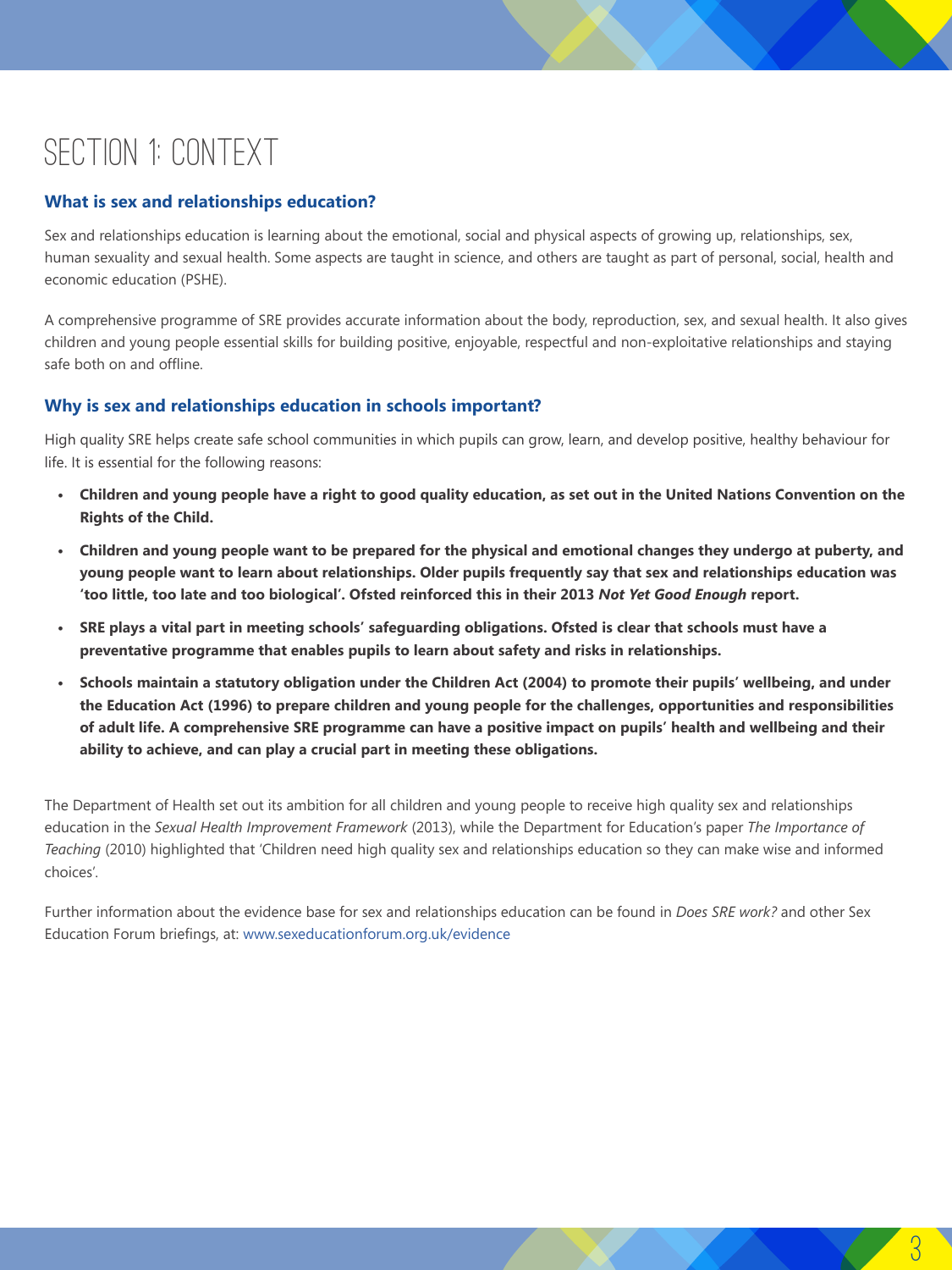### **What is the status of sex and relationships education in schools?**

There are a number of requirements that all schools must adhere to when providing sex and relationships education, alongside the statutory guidance and this supplementary advice. There is no statutory requirement for SRE in independent schools. SRE plays an important part in fulfilling the statutory duties all schools have to meet. As section 2.1 of the National Curriculum framework (DfE, 2013) states:

'Every state-funded school must offer a curriculum which is balanced and broadly based and which:

- **• promotes the spiritual, moral, cultural, mental and physical development of pupils at the school and of society**
- **• prepares pupils at the school for the opportunities, responsibilities and experiences of later life.'**

These duties are set out in the 2002 Education Act and the 2010 Academies Act. Whole school (Section 5) Ofsted inspections consider the extent to which a school provides such a curriculum.

In the recent review of the National Curriculum, the government has made it clear that all state schools 'should make provision for personal, social, health and economic education (PSHE), drawing on good practice'. (*National Curriculum in England*, DfE, 2013) and that 'sex and relationship education (SRE) is an important part of PSHE education' (*Guidance – PSHE education*, DfE, 2013). In any school that provides SRE, parents have the right to withdraw their children from all or part of SRE (excluding withdrawal from sex education in National Curriculum science) although very few choose to exercise that right.

| <b>ALL STATE-FUNDED SCHOOLS</b>      |                                                                                                                                                                                                                           |                                          |
|--------------------------------------|---------------------------------------------------------------------------------------------------------------------------------------------------------------------------------------------------------------------------|------------------------------------------|
|                                      | <b>MAINTAINED SCHOOLS</b>                                                                                                                                                                                                 | <b>ACADEMIES AND FREE SCHOOLS</b>        |
| <b>WHOLE</b><br><b>CURRICULUM</b>    | Must be balanced and broadly based, with a statutory duty to promote pupil wellbeing.<br>Schools must publish details of their curriculum, including PSHE and SRE.                                                        |                                          |
| <b>PSHE</b>                          | The Department for Education states that all schools should make provision for PSHE education,<br>drawing on good practice. Schools are free to develop their own PSHE programme to reflect the<br>needs of their pupils. |                                          |
| <b>SRE</b>                           | It is compulsory for pupils in secondary education<br>to have sex education that includes HIV and AIDS<br>and other sexually transmitted infections.                                                                      |                                          |
| <b>SRE GUIDANCE</b>                  | Any school that provides SRE has a statutory duty to have 'due regard' to the Secretary of State's<br>Sex and Relationship Education Guidance (DfEE, 2000)                                                                |                                          |
| <b>NATIONAL</b><br><b>CURRICULUM</b> | Statutory sex education in science programmes of<br>study at Key Stages 1 to 3.                                                                                                                                           |                                          |
| <b>SRE POLICY</b>                    | The Secretary of State's 2000 guidance states that<br>all schools should have an up-to-date policy for<br>SRE, which must be available for inspection and to<br>parents/carers on request.                                | SRE policy advisable but not compulsory. |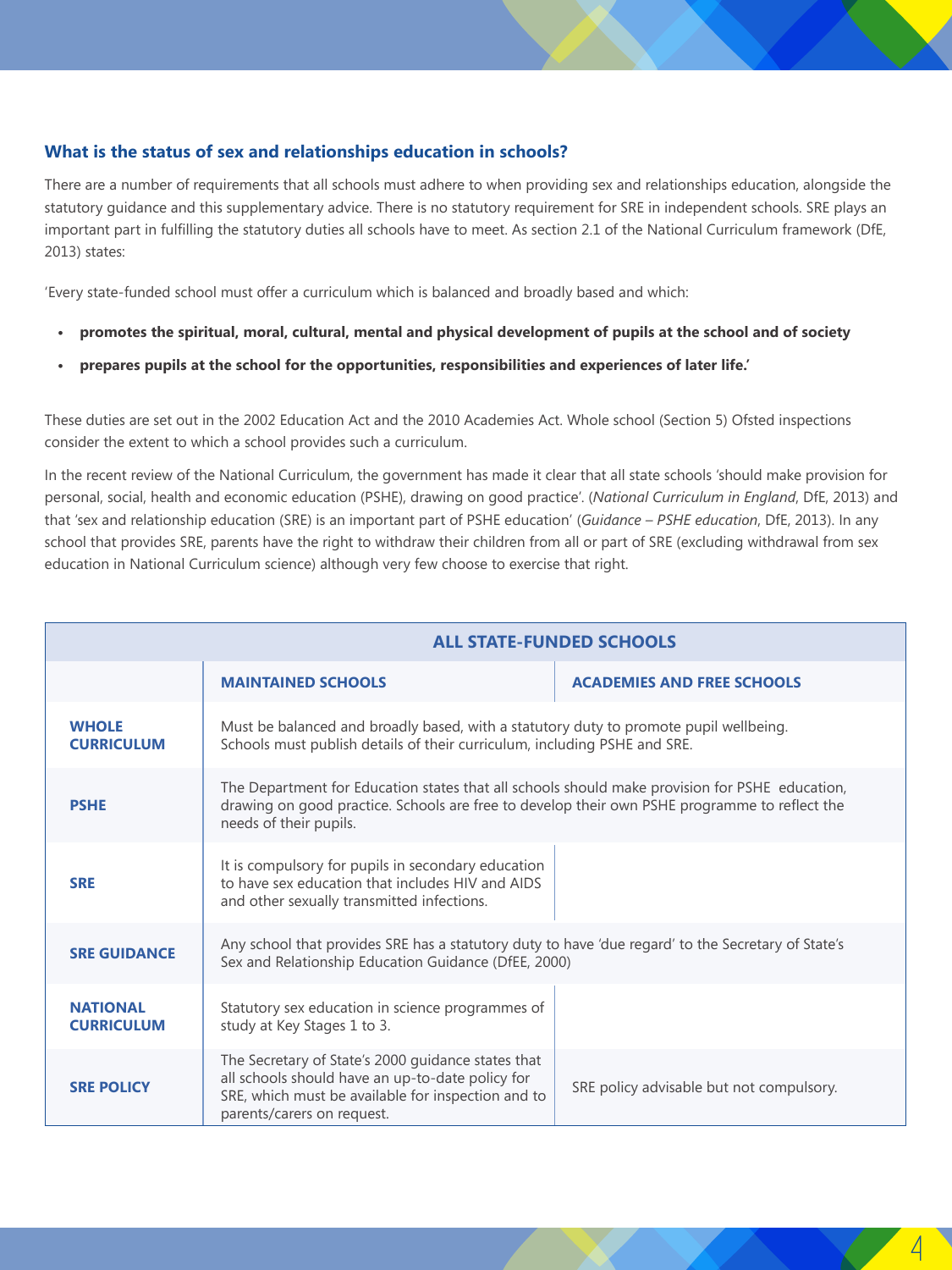#### **What is high quality sex and relationships education?**

The principles of high quality SRE in all schools – including those with a religious character – are set out below.

#### **Sex and relationships education:**

- **• is a partnership between home and school**
- **• ensures children and young people's views are actively sought to influence lesson planning and teaching**
- **starts early and is relevant to pupils at each stage in their development and maturity**
- . is taught by people who are trained and confident in talking about issues such as healthy and unhealthy **relationships, equality, pleasure, respect, abuse, sexuality, gender identity, sex and consent**
- **• includes the acquisition of knowledge, the development of life skills and respectful attitudes and values**
- . has sufficient time to cover a wide range of topics, with a strong emphasis on relationships, consent, rights, **responsibilities to others, negotiation and communication skills, and accessing services**
- **• helps pupils understand on and offline safety, consent, violence and exploitation**
- **• is both medically and factually correct and treats sex as a normal and pleasurable fact of life**
- **• is inclusive of difference: gender identity, sexual orientation, disability, ethnicity, culture, age, faith or belief, or other life experience**
- **• uses active learning methods, and is rigorously planned, assessed and evaluated**
- **• helps pupils understand a range of views and beliefs about relationships and sex in society including some of the mixed messages about gender, sex and sexuality from different sources including the media**
- teaches pupils about the law and their rights to confidentiality even if they are under 16, and is linked to **school-based and community health services and organisations.**
- **• promotes equality in relationships, recognises and challenges gender inequality and reflects girls' and boys' different experiences and needs**

#### **It contributes to:**

- **• a positive ethos and environment for learning**
- **• safeguarding pupils (Children Act 2004), promoting their emotional wellbeing, and improving their ability to achieve in school**
- **• a better understanding of diversity and inclusion, a reduction in gender-based and homophobic prejudice, bullying and violence and an understanding of the difference between consenting and exploitative relationships**
- **• helping pupils keep themselves safe from harm, both on and offline, enjoy their relationsips and build confidence in accessing services if they need help and advice**
- **• reducing early sexual activity, teenage conceptions, sexually transmitted infections, sexual exploitation and abuse, domestic violence and bullying**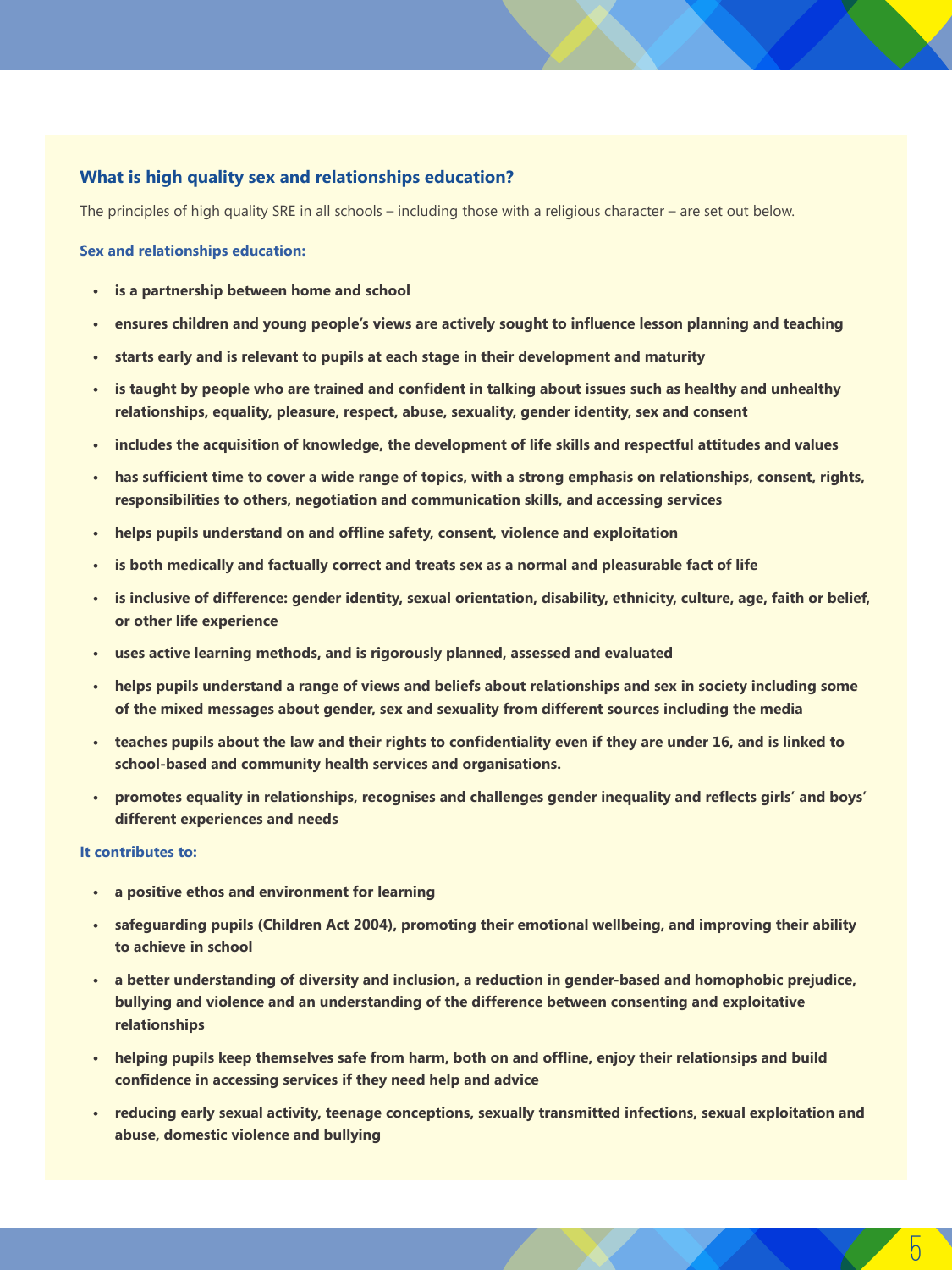#### **What does the evidence from children, young people and research tell us?**

- **• The National Survey of Sexual Attitudes and Lifestyles (NATSAL) 2013 confirmed that the age at which** people in Britain first have sex is mostly 16 and above, and that this has changed very little over the **past decade.**
- Teenage pregnancy rates in England and Wales are the lowest they have been for over 40 years.<sup>1</sup>
- More than half (53%) of lesbian, gay and bisexual young people are never taught anything about lesbian, **gay and bisexual issues at school.2**
- In a ChildLine survey of 13 to 18-year-olds, 60% said they had been asked for a sexual image or video **of themselves.<sup>3</sup>**
- More than four in five young people (85%) are never taught anything about the biological or physical **aspects of same-sex relationships.4**
- **• One in three 16 to 18-year-old girls experience unwanted sexual touching/'groping' at school.<sup>5</sup>**
- In a NSPCC study, one in three girls and 16 percent of boys reported that they had experienced sexual **violence from a partner6**

#### **Why do children, young people and parents think SRE is important?**

#### **Children and young people**

- want to learn about issues such as body confidence, love and sexual attraction, how to respond to peer **pressure, and how to behave in a relationship**
- have a right to feel safe and healthy, and a right to education that helps them learn and achieve<sup>7</sup>
- want parents and carers to talk to them about growing up and sex, and to learn about other people's views **and opinions in school<sup>8</sup>**
- **• need help to understand the way their bodies and feelings change as they grow and develop, and to develop skills and confidence<sup>9</sup>**

# *"I think SRE should be taken seriously as it helps children and young people be safe and understand what is happening to them."*

Boy, 13

*"I trust my parents to talk to me about values. At school what I need in sex and relationships education is to understand about sex and relationships, and to understand what different people think."* 

Girl, 16

Continued...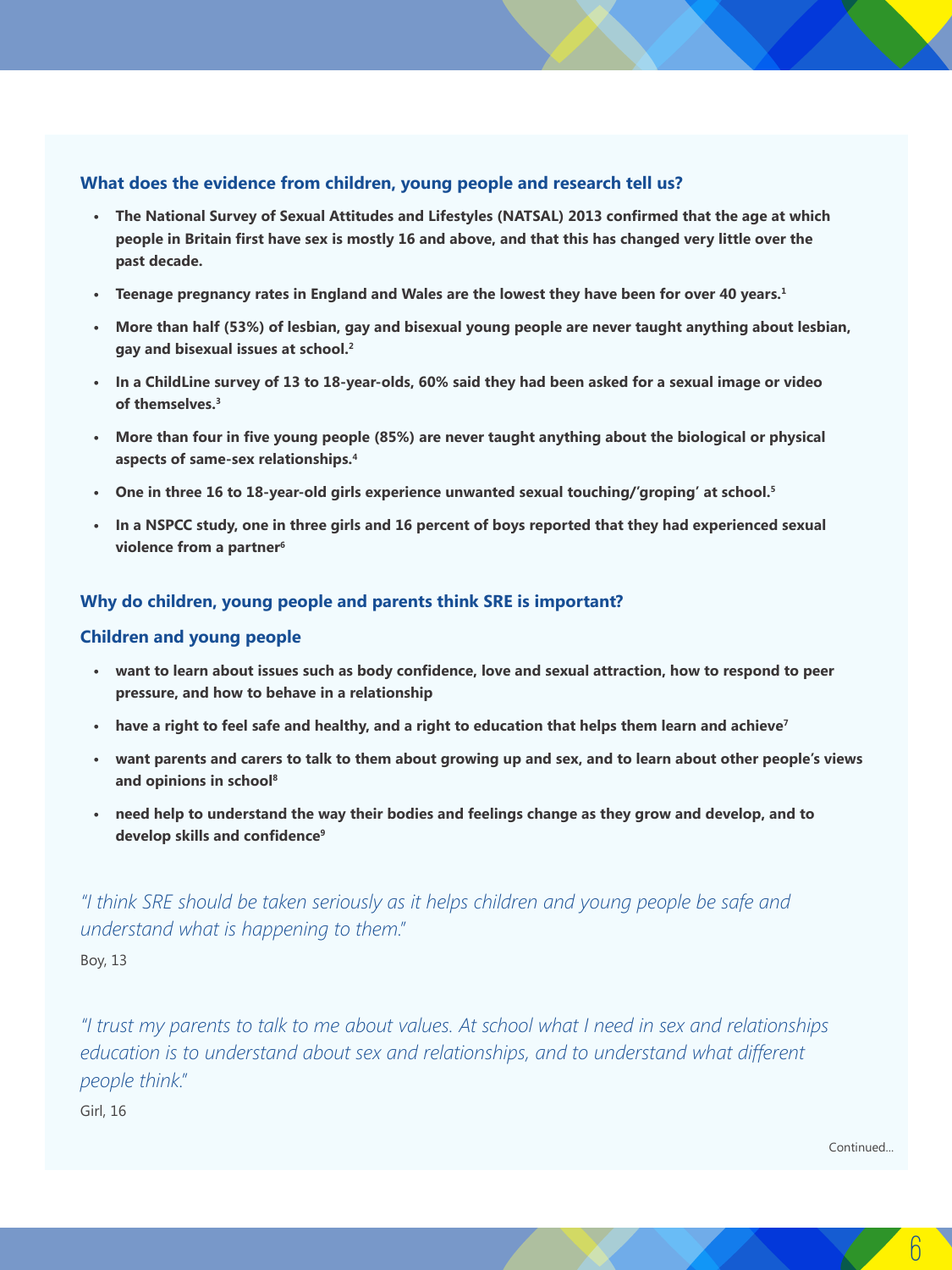#### **Parents and carers**

- A 2013 NAHT survey found that 88% of the parents of school-aged pupils want SRE to be taught in all **schools.10**
- A YouGov Poll (2013) found that 86% of UK adults believe SRE that addresses sexual consent and respectful **relationships should be taught in all secondary schools.11**
- 83% of the parents of secondary aged pupils want to see issues around pornography addressed in school **SRE (NAHT 2013)**
- **• Most parents (84%) want both school and home to have a role in SRE.<sup>12</sup>**

*"I wish there was greater emphasis on consent – saying yes as well as no – and negotiating boundaries."* 

Mum on Twitter

*"These are life-skills – they aren't going to get this information anywhere else in the curriculum."*  Mum, SRE workshop, Manchester

*"I thought schools did much more than they do. I went to the school's parents' evening and I was surprised they called it [the programme they described] sex education."* 

Dad, working parents SRE workshop

#### **Policy and curriculum planning**

All SRE should be developed with a clear policy framework and a curriculum that is based on the particular needs of children within the school. The following guidance and toolkits will help you develop your policy and curriculum.

The PSHE Association has produced guidance on reviewing your school SRE policy: [http://www.pshe-association.org.uk/resources\\_search\\_details.aspx?ResourceId=497](http://www.pshe-association.org.uk/resources_search_details.aspx?ResourceId=497 ) 

And on producing a PSHE policy: [http://www.pshe-association.org.uk/resources\\_search\\_details.aspx?ResourceId=520](http://www.pshe-association.org.uk/resources_search_details.aspx?ResourceId=520 ) 

The Sex Education Forum has produced a web-based curriculum design tool for schools, and advice on involving children and young people in curriculum planning:

7

<http://www.sexeducationforum.org.uk/resources/curriculum-design.aspx>

*Let's get it right*: A toolkit for involving primary school children in reviewing their sex and relationships education: <http://www.sexeducationforum.org.uk/schools/young-people-involved-in-design-and-development.aspx>

*Are you getting it right?* A toolkit for consulting young people on sex and relationships education: [http://www.sexeducationforum.org.uk/media/2580/sef\\_audit\\_toolkit\\_2008.pdf](http://www.sexeducationforum.org.uk/media/2580/sef_audit_toolkit_2008.pdf)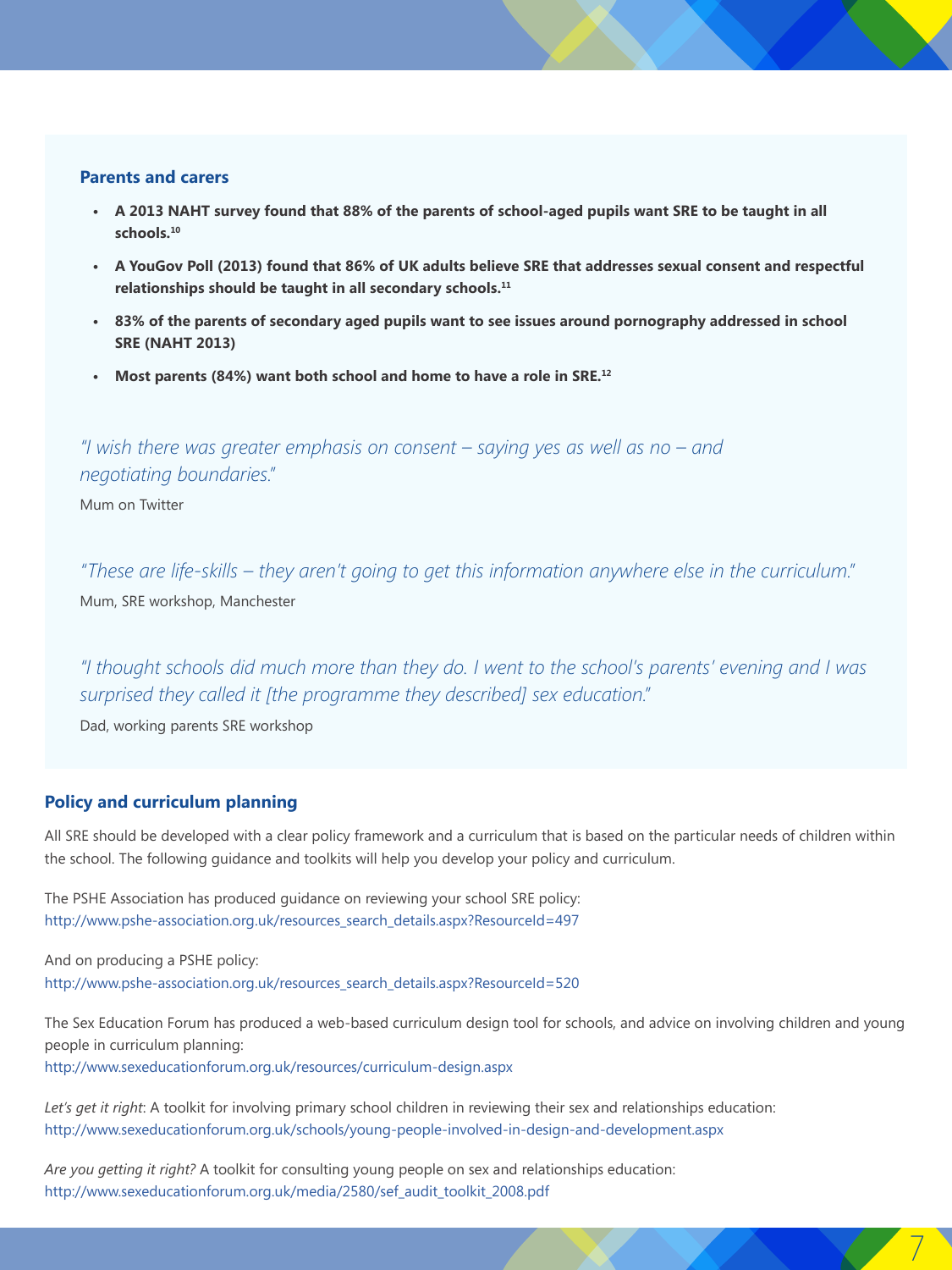# SECTION 2: ADVICE

#### **Teaching SRE: your questions answered**

This section provides answers to 10 of the key questions teachers and others working in schools ask. These cover issues that are not addressed by the Secretary of State's 2000 guidance.

#### How do I ensure SRE is fully integrated into my school's PSHE programme and linked to other subjects?

The school's commitment to promoting the personal and social development, health and wellbeing of its pupils should be evident in its statement of aims and values. This underpins the ethos of the school, and should be reflected in its policies and in the breadth of the curriculum – including the teaching of PSHE and SRE.

High quality SRE should be part of a broader developmental PSHE education programme, as set out, for example, in the PSHE Association's programme of study (<www.pshe-association.org.uk/programmeofstudy>) and its guidance on developing your school's SRE policy and PSHE policy. This learning should be linked to broader school policies and the curriculum in relevant subjects, as well as the school's pastoral policy.

Science teaches about the biological facts relating to human growth, puberty and reproduction. It may also include teaching about contraception and STIs. PSHE helps pupils to think about the different social contexts, influences and beliefs that affect personal behaviour. PSHE also develops a positive vocabulary and the strategies and skills children and young people need to stay healthy and safe.

It is important to link to the ICT/computing curriculum, which teaches about online safety. It is vital for SRE to teach that the internet and social media are important resources for learning and information, and a great opportunity to build social networks, as well as teaching about the risks and how to stay safe online.

There will also be relevant learning in other subjects, such as citizenship or religious education, about the law and the views of religious and secular groups on different issues.

#### **Does sex and relationships education sexualise children?**

No. SRE is part of the solution to concerns about sexualisation. The evidence, as summarised here: [http://www.ncb.org.uk/](http://www.ncb.org.uk/media/494585/sef_doessrework_2010.pdf) media/494585/sef doessrework 2010.pdf shows that comprehensive SRE delays sexual activity for young people, and increases the likelihood of using contraception. The National Survey of Sexual Attitudes and Lifestyles (NATSAL, 2013) showed a link between school-based SRE and reductions in teenage pregnancy.

Children are naturally curious about growing up, how their bodies work and how humans reproduce. Their questions need to be answered honestly, using language and explanations appropriate for their age and maturity, thus avoiding unnecessary mystery, confusion, embarrassment and shame.

Sex and relationships education addresses the questions and concerns raised by the biological facts – for example, exploring the feelings a new baby can bring, or the effect of puberty on friendships. It provides balance to sometimes distorted messages about sex and gender roles in the media, and helps protect children by explaining boundaries and safety, and developing the language and understanding needed to recognise abusive behaviour and seek help. It also helps pupils to develop respectful and consensual attitudes and behaviours.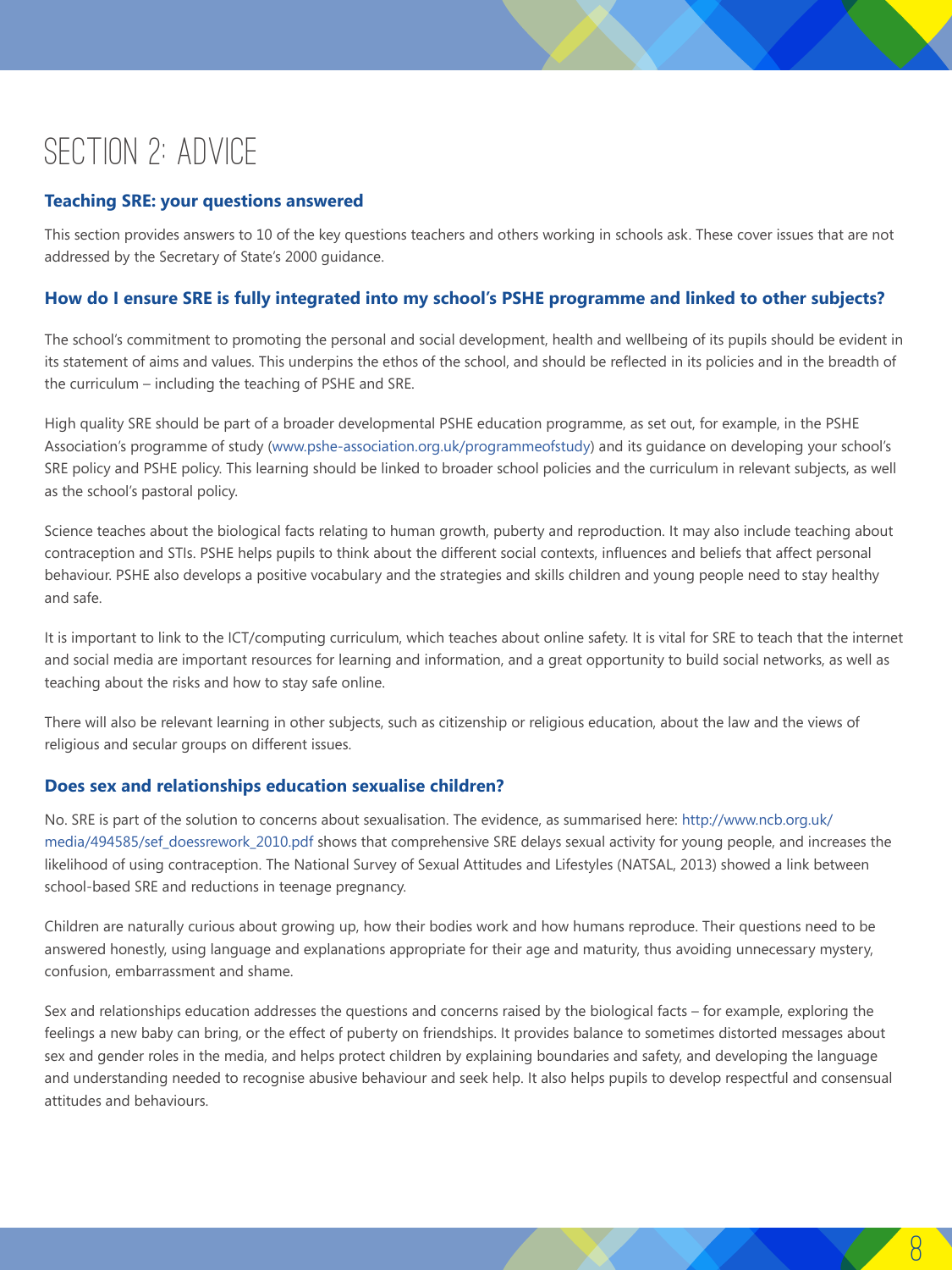#### **How do I teach about healthy relationships, sexual consent, exploitation and abuse?**

The importance of teaching young people about consent is central to learning about healthy, equal and safe relationships and choices. In November 2013, the Office of the Children's Commissioner (OCC) completed an inquiry into child sexual exploitation (CSE) which has raised awareness of the prevalence of this issue and the urgent need to tackle it. The OCC inquiry showed that young people do not always recognise non-consensual sexual situations including rape. The inquiry confirmed the importance of good quality SRE, which addresses gender-based and power inequalities, how these can lead to coercion and sexual violence, and the need for this to be taught in all schools as part of universal prevention. A Sex Education Forum survey of young people in 2013 found that the majority of young people knew basic legal facts about consent to sex but were much less sure about how to deal with the complexity of real-life relationship situations and where and how to get help if they needed it.

Pupils should be taught about all aspects of the law and sexual consent - notably that, in the law on sexual offences, the onus is on getting rather than giving consent. As a principle, SRE should promote equality in relationships and emphasise the importance of seeking and gaining mutual consent through positive and active communication, and go beyond teaching how to say 'no'.

Pupils should be taught how to identify behaviour in a relationship which is positive and supportive and that which is exploitative and controlling. Pupils should understand the impact of a pernicious culture that reinforces stereotyped and gendered expectations for both boys and girls, including blaming victims for the abuse they experience and other cultural norms and negative stereotypes that they experience and observe. Pupils should also develop the skills for negotiating consent and managing the feelings associated with their experiences, and how to seek help and support if they need it. Crucially, learning should open up discussion about real-life situations.

Younger pupils should learn that their body belongs to them and that they can say who has access to it. This is a key element in a school's approach to safeguarding. Learning to respect boundaries – their own and other people's – helps children to understand the need to obtain consent and that everyone has the right to offer or withhold their consent for any activity, sexual or otherwise.

Children need to learn the correct biological/medical names for the genitalia and reproductive organs. Having the right language to describe the private parts of their body – and knowing how to seek help if they are being abused – are vital for safeguarding. Being open and honest about the words for genitalia will support girls at risk of female genital mutilation (FGM). The summer holiday between leaving primary and starting secondary school is a risk period for girls at risk of FGM so this knowledge must come in good time. Further information about FGM can be found at:<www.forwarduk.org.uk>

A number of resources have been produced to help teachers develop lessons that will teach young people to recognise the signs of exploitation or abuse, and to seek help if it happens to them or someone they know. Some useful resources are included below:

- As part of the government's commitment to improving the teaching of consent, the PSHE Association has combined good practice examples with its own guidance. This can be found at: <www.pshe-association.org.uk/consent> This guidance draws heavily on Crown Prosecution Service (CPS) guidance on The Sexual Offences Act 2003: [http://www.cps.gov.uk/legal/p\\_to\\_r/rape\\_and\\_sexual\\_offences/soa\\_2003\\_and\\_soa\\_1956/](http://www.cps.gov.uk/legal/p_to_r/rape_and_sexual_offences/soa_2003_and_soa_1956/)
- CPS guidance on the Statutory Definition of Consent, and the CPS Sexual Offences Factsheet: [http://www.cps.gov.uk/news/fact\\_sheets/sexual\\_offences/](http://www.cps.gov.uk/news/fact_sheets/sexual_offences/)
- The Home Office has produced a resource, *This is abuse*, which is available at: <http://thisisabuse.direct.gov.uk/>
- Child Exploitation and Online Protection (CEOP) has produced a series of resources which are available at: [www.ceop.police.](www.ceop.police.uk) [uk](www.ceop.police.uk) and<www.thinkuknow.co.uk>. Thinkuknow for 14+: [www.thinkuknow.co.uk/14\\_plus](www.thinkuknow.co.uk/14_plus) Thinkuknow for 11-13s: [www.thinkuknow.](www.thinkuknow.co.uk/11_13) [co.uk/11\\_13](www.thinkuknow.co.uk/11_13)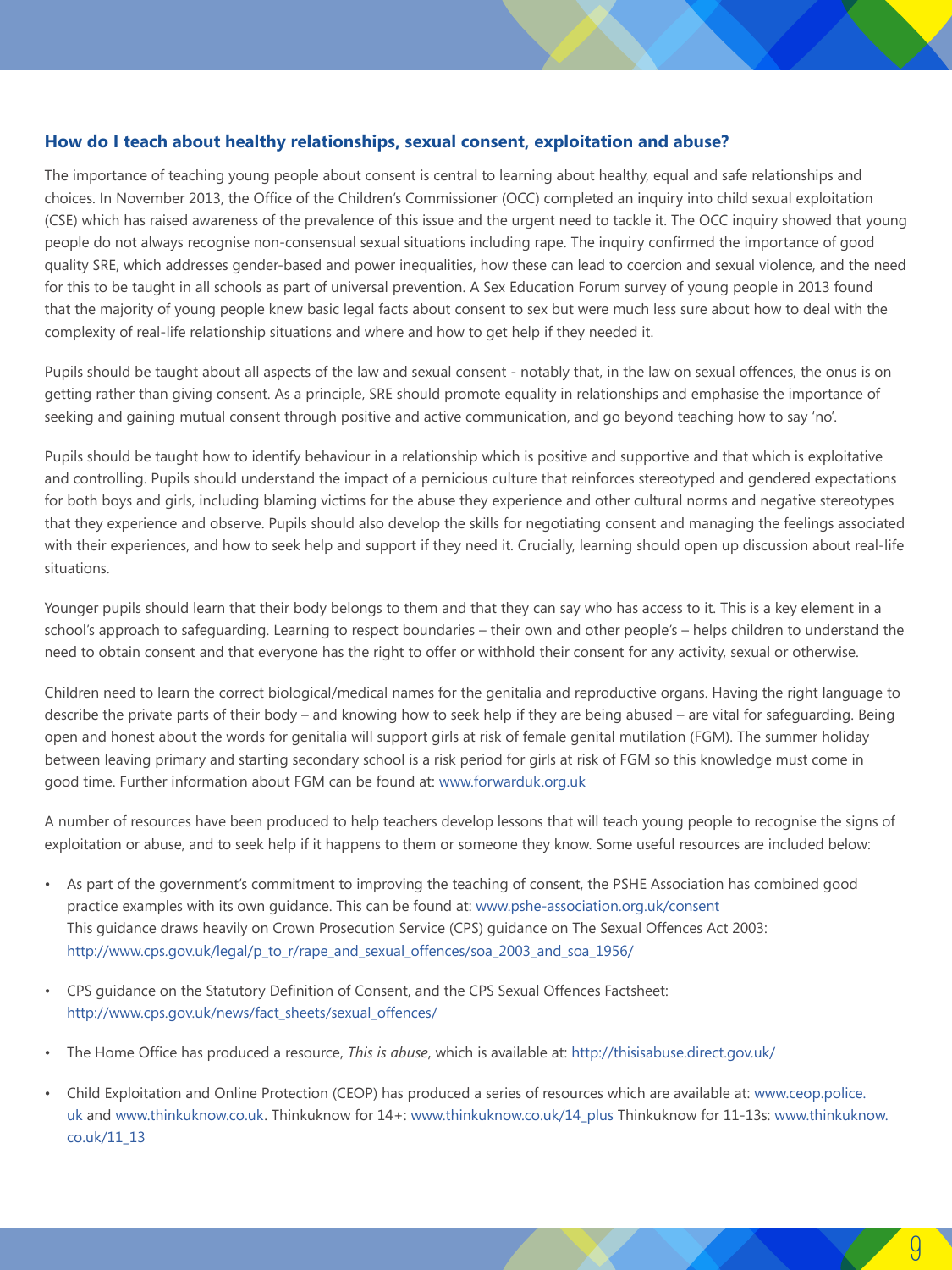- The Sex Education Forum has produced a briefing addressing healthy relationships and sexual exploitation within PSHE in schools ([http://www.sexeducationforum.org.uk/media/3101/pshe\\_ff37.pdf\)](http://www.sexeducationforum.org.uk/media/3101/pshe_ff37.pdf) and an e-magazine to help teachers teach about consent, available free to members:<http://www.sexeducationforum.org.uk/resources/sex-educational-supplement.aspx>
- Brook has produced a Traffic Light Tool to help professionals assess whether children and young people's sexual behaviours are healthy or unhealthy: <www.brook.org.uk/traffic-lights>. This information is also available in a pocket-sized booklet: <www.brook.org.uk/shop>
- Brook has also produced a booklet for young people dealing with these issue, *Ask Brook about relationships, safety and risks*, available at: <www.brook.org.uk/shop>

#### **How do I help address violence in relationships?**

Schools must be a safe place for all pupils, and efforts to address violence require a whole school approach. SRE provides an ideal space to address sexual and relationship violence. Pupils should be encouraged to consider the importance of equality and respect within relationships, and to develop positive, non-violent behaviour. SRE lays the foundations for developing empathy and understanding between girls and boys, young men and young women. It gives pupils the chance to challenge gender stereotypes and expectations, and to introduce positive, diverse perspectives on gender roles, hopes and aspirations.

Most schools highlight respect for others as one of their key values – it will be reflected in the school's behaviour policy but should also be reinforced through the curriculum. Learning how to show respect through listening and sharing is all part of sex and relationships education, and starts when children begin school. Pupils can also learn how to challenge one another's ideas and behaviour in non-confrontational ways, recognising the difference between aggressive and assertive responses. They should learn to recognise physical, sexual and emotional violence and how to get help if they need it.

It is important to remember that some children will have witnessed violence in their homes, and may see this as acceptable behaviour. While men and women can be both victims and perpetrators, evidence shows that girls are disproportionately likely to experience pressure, coercion or violence from boys and men.<sup>13</sup> This is a real-life issue that SRE should address, looking at the different experiences and influences on the behaviour of children and young people of different genders, in order to better support those who hold negative attitudes or behave unacceptably to change.

SRE provides a clear message that violence and exploitation are always wrong, that everyone is responsible for their own behaviour and for creating safe school communities, and that no one is ever responsible for the violence or abuse they experience. Teachers should ensure they understand how to link young people into wider support services where necessary. Ending violence against girls and women is an urgent global rights and public health concern, and is treated as a cross-government issue in the United Kingdom.

- The Against Violence and Abuse Project provides further information, advice and guidance: <www.avaproject.org.uk>
- Rape Crisis provides help and advice to those affected by rape, sexual violence and child sexual abuse:<www.rapecrisis.org.uk>
- Brook has worked with Fink to produce a set of conversation cards that focus on exploitation, violence and consent. These are available at: <www.brook.org.uk/shop>

### **Should I teach about the impact of pornography?**

Yes. It is helpful to address the issues surrounding pornography and there is widespread support from parents who recognise the need for this. Teaching should emphasise that pornography is not the best way to learn about sex because it does not reflect real life, and can therefore be worrying, confusing and frightening for young people. Some young people may be concerned that their use of pornography is becoming compulsive – teachers should recommend talking about this to a trusted, non-judgmental adult. Pupils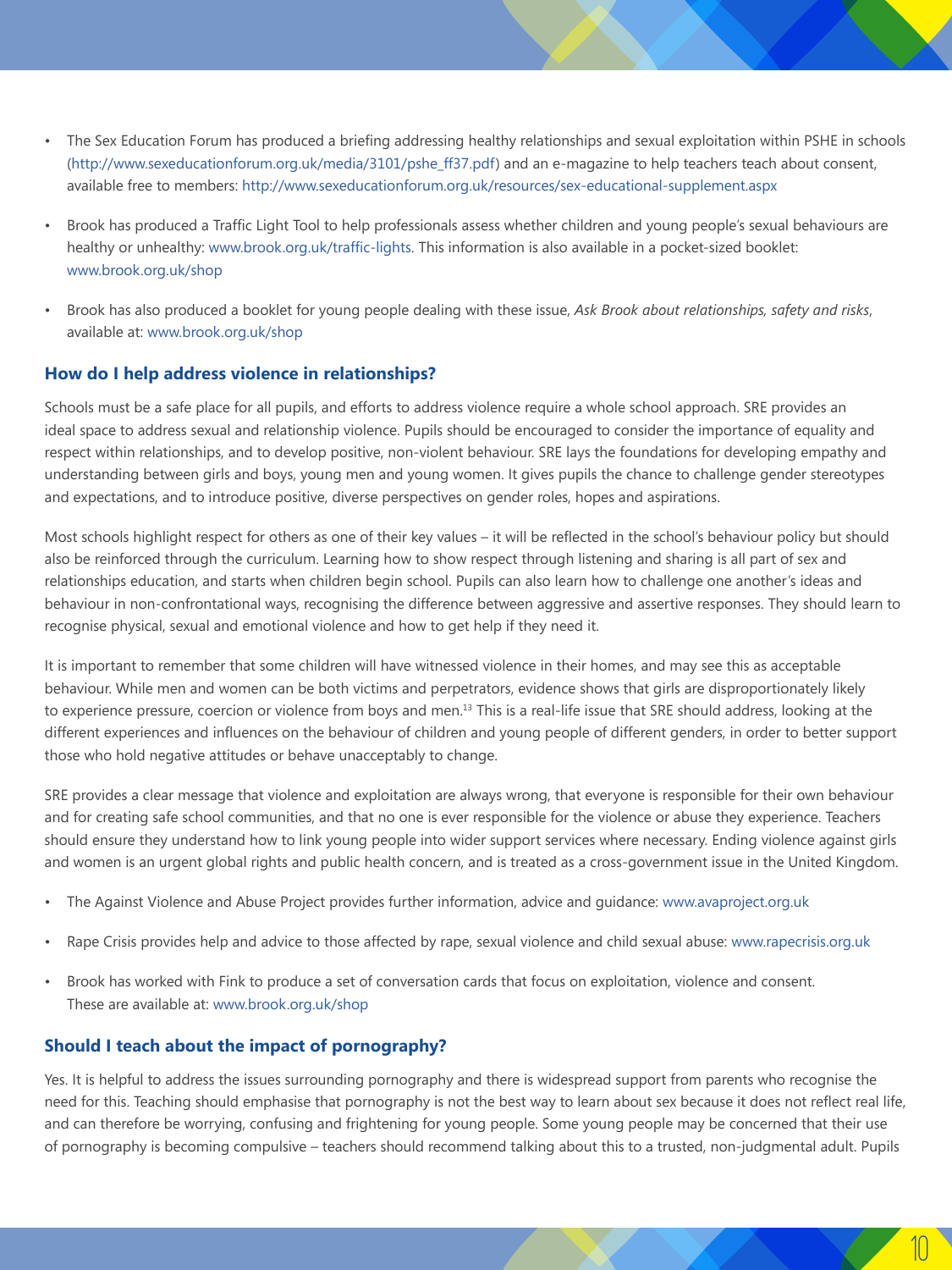must also learn that some pornography – child abuse images, for example – is illegal for any age.

At secondary level, discussion about pornography can be included in lessons that focus on negotiation and assertiveness skills, the importance of communication in relationships, and analysing the stereotyping in some media images. Teaching can focus on the role of peer influence in young people's lives, the importance of not pressuring or coercing a partner to look at pornography or imitate behaviours in it, and the skills required to resist unwanted pressure.

Reports indicate that young people's interactions with pornography are distinctly gendered and that it can have negative effects on young people's attitudes to each other.14 SRE should enable all young people to understand pornography's influence on gender expectations of sex. It should build on earlier learning about relationships, body image, consent and gender, which begins in primary school with discussions about the importance of loving and respectful relationships. Pupils should understand that pornography shows a distorted image of sex and relationships, including 'perfect' bodies and exaggerated sexual prowess. SRE provides opportunities to discuss body image and understand how pornographic pictures and videos are routinely edited and 'photoshopped'. Pornographic images must never be shown to pupils, and there is no need for teachers to look at pornography to plan their teaching.

Pornography can depict a lack of communication about choices, sexual consent and contraception, and often shows violent and oppressive behaviours towards women, which can be frightening and confusing, and make young people feel pressured to behave in particular ways.

Useful resources include:

- Sex Education Forum e-magazine on teaching about pornography: <http://www.sexeducationforum.org.uk/resources/sex-educational-supplement.aspx>
- *Growing Up Safe*, from Big Talk Education, for primary schools:<http://www.bigtalkeducation.co.uk/resources-for-primaries.html>
- Planet Porn, from BISH, for secondary schools:<http://bishtraining.com/index.php/planet-porn/>
- Fantasy Versus Reality, from fpa: [http://www.fpa.org.uk/product/fantasy-vs-reality](http://www.fpa.org.uk/product/fantasy-vs-reality )

### **How should I teach about 'sexting'?**

Children and young people are growing up in a culture where technology and social media are important and have created more opportunity for sharing personal information. SRE should encourage pupils to think about what they want others to know and see about them – whether on or offline.

Language and technology change fast, but that shouldn't prevent teachers from addressing the core issues of safety, privacy, peer influence and personal responsibility. Internet safety is included in the new computing curriculum, but doesn't cover the important relationship aspects, so it is vital to coordinate with colleagues responsible for the computing curriculum to ensure there is no unhelpful duplication or contradictory messages.

'Sexting' and other self-made images and messages of a sexual nature, raise particular issues of safety, privacy, peer influence and personal responsibility. 'Sexting' is a term used by adults, referring to sexual content and images sent by mobile phone (though other digital communication raises similar concerns). Young people may use their own terms, including 'selfies', 'nudes' or 'fanpics'.

Research shows that sexting is of most concern to young people in their early teens. Schools should address privacy and boundaries from a very early age in the context of personal safety and abuse. Specific work about 'sexting' should be addressed in SRE as soon as it is identified as a potential issue. Teaching should cover communication skills, attitudes and values, the law, acceptable and unacceptable behaviour, and how to seek help.

11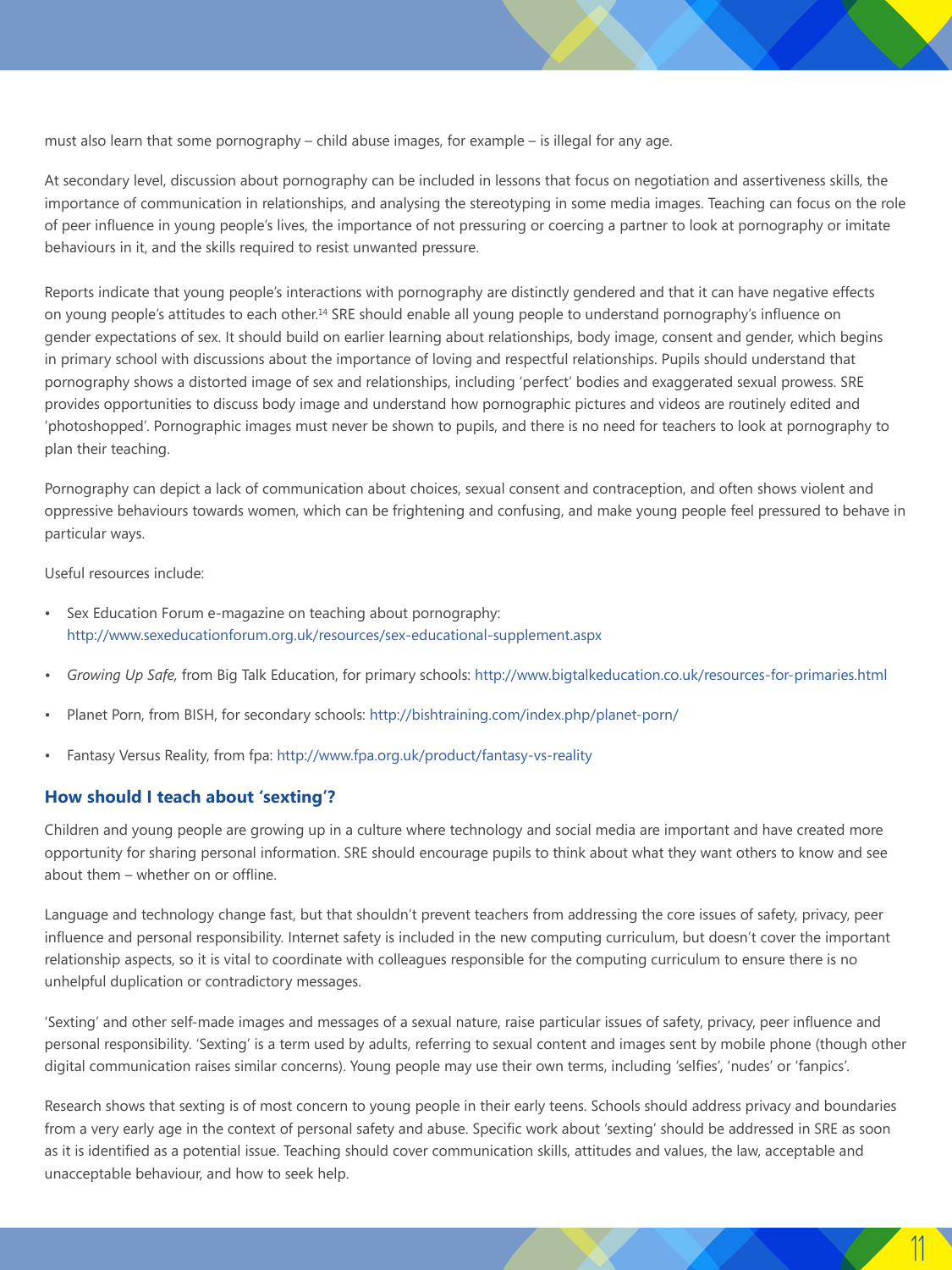Pupils should learn that it is illegal to produce, possess or distribute an indecent image of a person under the age of 18 – even if it's a picture of themselves. These laws have been created to protect children and young people. It is therefore unlikely that the police would prosecute a young person unless they were concerned that images were being used to harass or coerce, or shared with intent to harm. For further information see advice from the Association of Chief Police Officers:

[http://ceop.police.uk/Documents/ceopdocs/externaldocs/ACPO\\_Lead\\_position\\_on\\_Self\\_Taken\\_Images.pdf](http://ceop.police.uk/Documents/ceopdocs/externaldocs/ACPO_Lead_position_on_Self_Taken_Images.pdf)

- The NSPCC has produced resources to make it easier for children and young people to get help about sexting: <http://www.childline.org.uk/explore/onlinesafety/pages/sexting.aspx>
- Big Talk has produced resources to help primary school teachers discuss a range of difficult issues including sexting and explicit images – with children:<http://www.bigtalkeducation.co.uk/resources-for-primaries.html>
- CEOP (Child Exploitation and Online Protection) has developed<www.thinkuknow.co.uk>, which contains a number of resources exploring the risks children and young people face online, including two films that address sexting issues: *Exposed* and *First to a Million*.
- Brook has produced a leaflet for young people called *Ask Brook about relationships, safety and risk*, which addresses on and offline safety and is supported by CEOP: [http://www.brook.org.uk/s](http://www.brook.org.uk/shop)hop

#### **How do I make sex and relationships education inclusive?**

Schools have a clear duty under the Equality Act 2010 to ensure that teaching is accessible to all children and young people, including those who are lesbian, gay, bisexual and transgender (LGBT). Inclusive SRE will foster good relations between pupils, tackle all types of prejudice – including homophobia – and promote understanding and respect, enabling schools to meet the requirements, and live the intended spirit, of the Equality Act 2010.

Too often, groups of young people say they feel excluded in SRE lessons. For example, lesbian, gay and bisexual pupils (who make up approximately 10% of any school population) often report that their SRE is solely about heterosexual relationships, or that non heterosexual identities were addressed negatively and that it fails to address sexual health issues linked to the range of sexual behaviours and activities that people encounter whatever their sexual orientation. Young people with physical or learning disabilities often report that SRE does not meet their needs, while boys tell us they feel excluded because SRE seems to be aimed more at girls – and they are often anxious about being shown up as being ignorant about sexual matters.

All children and young people – whatever their experience, background and identity – are entitled to quality sex and relationships education that helps them build confidence and a positive sense of self, and to stay healthy. All classes include pupils with different abilities and disabilities, experiences and backgrounds, gender and sexual identities. To encourage pupils to participate in lessons, teachers should ensure content, approach, and use of inclusive language reflect the diversity of the school community, and help each and every pupil to feel valued and included in the classroom.

Teachers should never assume that all intimate relationships are between opposite sexes. All sexual health information should be inclusive and should include LGBT people in case studies, scenarios and role-plays. Boys and girls can explore topics from a different gender's point of view, and a variety of activities – including practical tasks, discussions, group activities and competitions – can provide something for everyone.

• Stonewall has produced a series of packs and information for schools. Details are available at: <www.stonewall.org.uk>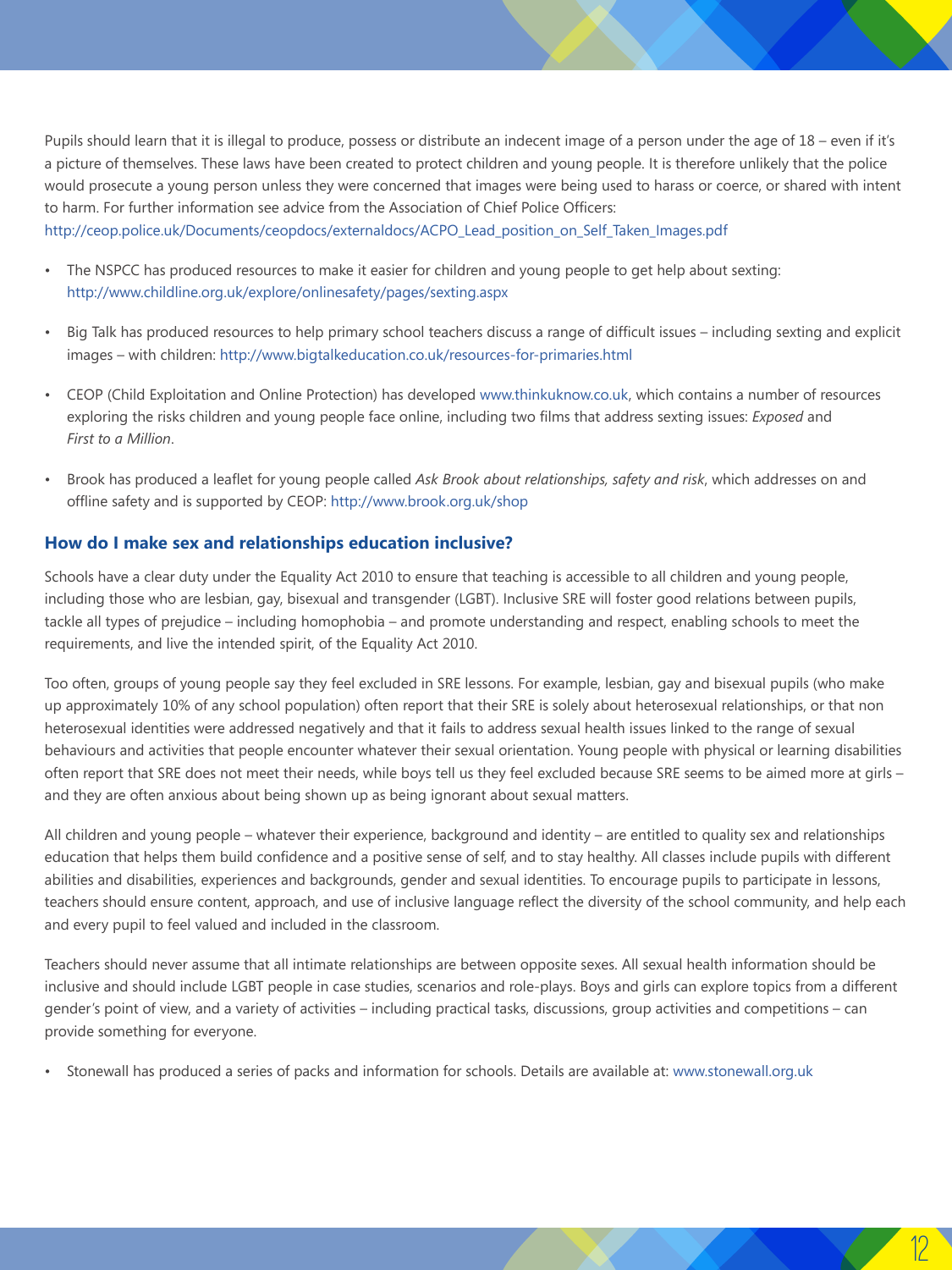- Brook has produced packs to help those who work with diverse groups of children and young people, including:
	- *• Living Your Life*, a resource pack for people who work with children and young people with learning difficulties and special educational needs
	- *• Young men, sex and pregnancy*
	- *• Learn your LGBT ABC, a leaflet written and designed by young people*

All Brook resources are available at: <www.brook.org.uk/shop>

• The Sex Education Forum has produced a factsheet on SRE for children and young people with learning difficulties: [http://www.sexeducationforum.org.uk/media/6153/sre\\_and\\_young\\_children.pdf](http://www.sexeducationforum.org.uk/media/6153/sre_and_young_children.pdf)

#### **What are the best resources for SRE?**

A trained, confident and competent teacher is better than any video, card pack or other teaching material. Ofsted has said repeatedly that teacher training is a vital part of raising standards in SRE because training allows teachers to develop the confidence and skills needed to deliver SRE as part of a planned PSHE curriculum. Good resources such as picture cards, games, puppets and 3D models, where they have been selected to meet particular needs, can enhance learning. Resources – especially those that are freely available on the internet – should be checked to make sure they support inclusion, contain accurate information from authoritative medical sources, and clearly separate opinions, beliefs and facts.

Parents and carers can be invited to see the resources that the school has selected, and shown how they are used. Some resources will have particular cultural sensitivities. Parents often welcome the opportunity to borrow resources to use at home, and some schools produce a book list for parents and put samples on display.

- The Sex Education Forum has produced a guide for choosing and using resources, and lists of SRE resources for primary, secondary and special schools: <http://www.sexeducationforum.org.uk/resources/resources-for-sre.aspx>
- The Sex Education Forum publishes a diary of SRE training events offered by a range of national and local organisations at: <http://www.sexeducationforum.org.uk/resources/events-and-training-diary.aspx>

#### **Should I involve outside visitors in SRE?**

Yes, as long as the visitor is intended to enhance rather than replace teacher-led sex and relationships education, and provides a specific contribution to the programme. Their input will be more effective if it is planned with the teacher who provides the context and follow-up. Teachers should always be present when classes have visitors.

Children and young people often say that visitors enrich their learning because their visits are memorable. Visitors must be carefully selected and their input should contribute to the overall SRE programme, as well as working within the school's values framework and confidentiality policy. It is vital to establish that visitors' values are in line with the school's ethos and values, and that they use facts and evidence to inform their teaching. It is never acceptable for pupils to be provided with inaccurate or misleading information about any issue, including contraception or abortion.

Pupils benefit from having accessible information at school about local support services available - for example, in student diaries. This should include information about local young people's health services, LGBT youth groups and specialist domestic violence, Rape Crisis Centres and support for black and minority ethnicity (BME) women who experience abuse. Having visitors from local services can be invaluable to increase confidence and know-how to access help and support if and when needed.

• Further guidance from the Sex Education Forum is available here: [http://www.sexeducationforum.org.uk/media/3458/external\\_visitors\\_and\\_SRE\\_10.pdf](http://www.sexeducationforum.org.uk/media/3458/external_visitors_and_SRE_10.pdf)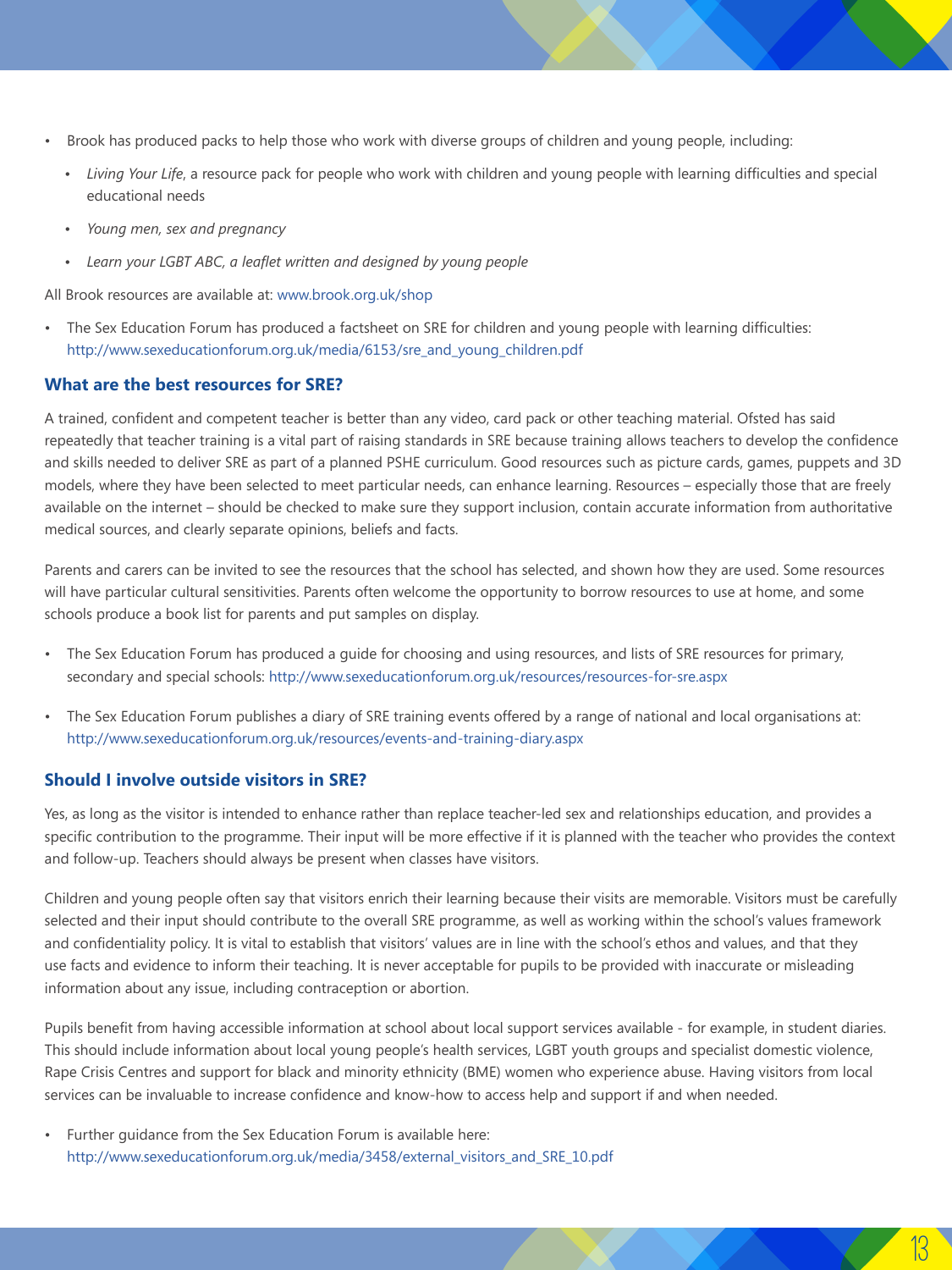#### **Confidentiality and safeguarding work in the context of SRE lessons**

The classroom is never a confidential place to talk, and that remains true in sex and relationships education. Pupils must be reminded that lessons are not a place to discuss their personal experiences and issues – or to ask others to do so – through the establishment of ground rules or a working agreement. Any visitor to the classroom is bound by the school's policy on confidentiality, regardless of whether they have – or their organisation has – a different policy. It is vital to make sure visitors are aware of this, and to make sure there are enough opportunities for pupils to access confidential support after the lesson if they need it.

If a pupil tells you something personal on a one-to-one basis outside of the classroom, your school's confidentiality policy will help you decide whether you can keep that information confidential, or whether you need to seek help, advice, or refer to someone else. Young people should be kept informed about how any information they have disclosed will be treated by the school, and who will have access to it. They should also be encouraged to involve their parents/carers if appropriate.

Confidentiality policies should be designed to enable you to act in the best interests of young people. If you believe there is a safeguarding or child protection issue, your school policy will state who within the school you should talk to and the routes for dealing with concerns. All schools should actively promote on and offline community, health and counselling services so pupils know where to go for confidential help and advice.

• The Sex Education Forum has produced a factsheet on confidentiality and a set of key questions about providing one-to-one support for pupils: <http://www.sexeducationforum.org.uk/schools/one-to-one-help-available.aspx>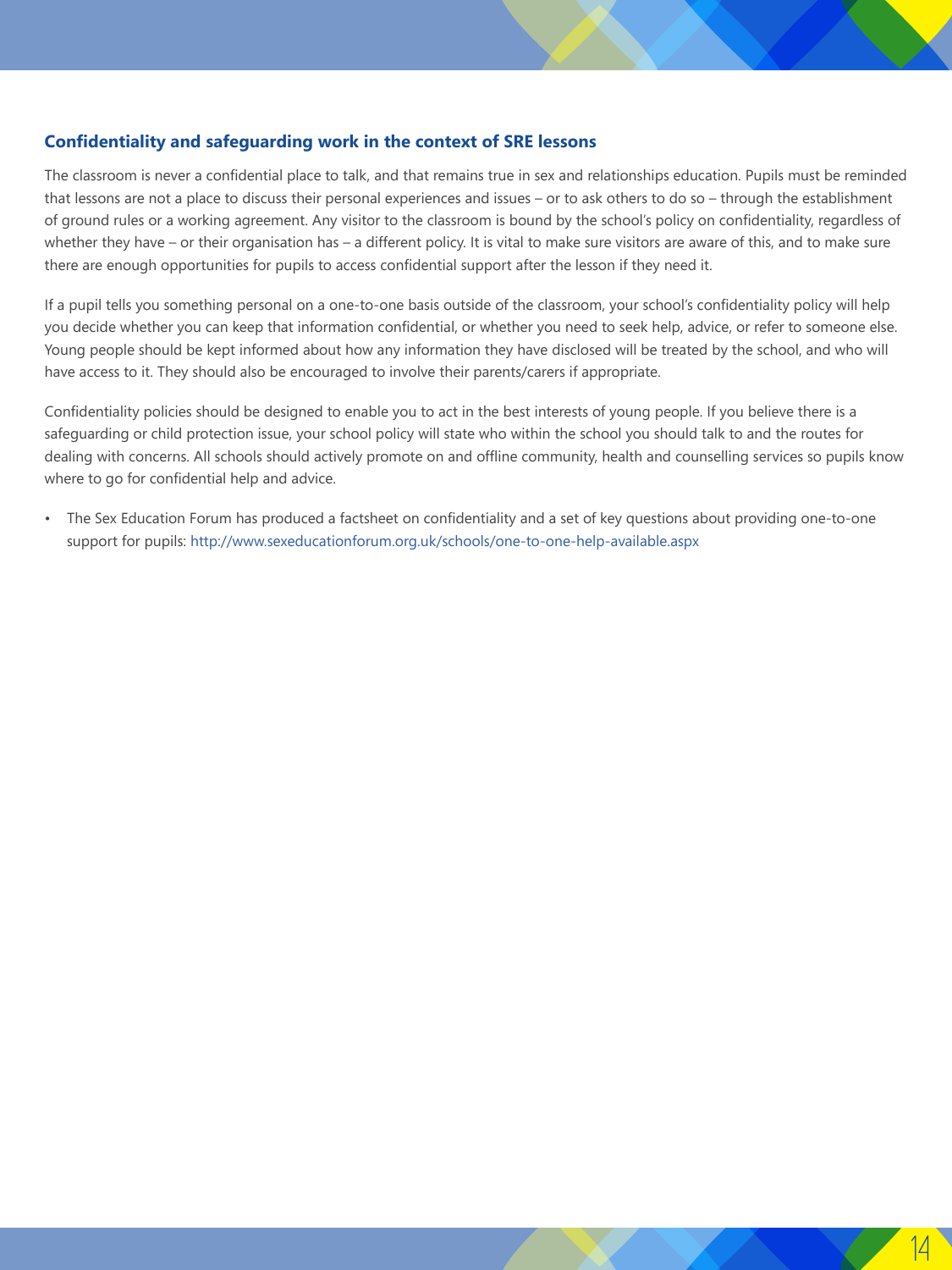# Section 3: Further information and resources

## **About Brook**

Brook is the leading young people's charity with 50 years' experience of working with young people and professionals. Our work in schools and further education colleges includes education and training, as well as delivery of nurse-based health services. We provide education and training to over 150,000 young people and professionals each year in school and community settings. Our education teams across England can provide training and consultancy for teaching staff, as well as direct delivery in the classroom with children and young people. Visit: [http://www.brook.org.uk/shop](www.brook.org.uk/shop) for details of your nearest Brook Education and Training Manager.

Brook also publishes leaflets and teaching resources for SRE, developed from our work in communities around the UK and Channel Islands. Details can be found in our online shop: [http://www.brook.org.uk/shop](www.brook.org.uk/shop) or by emailing: [publications@brook.org.uk](mailto:publications%40brook.org.uk?subject=)

You can follow us on Twitter – [@brookcharity](http://twitter.com/brookcharity) and [@besexpositive](http://twitter.com/besexpositive) – or read our blog at: <simonatbrookcharity.blogspot.com>

### **About the PSHE Association**

The PSHE Association is the leading national support body for PSHE teachers. We provide dedicated advice, consultancy and support by phone or email, the latest PSHE news, a library of downloadable resources including model schemes of work, review and quality assurance tools, model policies, guidance on reporting and recording, regular CPD events and our national conference as well as membership of a large, growing and increasingly influential community of over 7,000 professionals working together for high quality PSHE education.

For resources produced by the PSHE Association, visit: [www.pshe-association.org.uk](http://www.pshe-association.org.uk)

### **About the Sex Education Forum**

The Sex Education Forum is a group of organisations and individuals who believe all children and young people have the right to good quality SRE. Our core members include representatives from health, education, faith, disability and children's organisations, and many of them provide specialist SRE training and resources:<http://www.sexeducationforum.org.uk/members/list-of-members.aspx>

Our statement of principles and values explains what we believe is needed for good quality SRE: <http://www.sexeducationforum.org.uk/about-us/values-principles.aspx>

We continue to grow and welcome new members. Schools that join as network+ members are kept up to date with SRE news, aware of good practice, and connected with other SRE teachers and professionals. Members receive a fortnightly bulletin, participate in network exchange and web-based discussions, and receive a termly e-magazine that looks in depth at teaching SRE: <http://www.sexeducationforum.org.uk/membership.aspx>

The Sex Education Forum website serves as a gateway to helping teachers and other SRE practitioners find resources to support the provision of good quality SRE: <http://www.sexeducationforum.org.uk/schools.aspx>

Email [sexedforum@ncb.org.uk](mailto:sexedforum%40ncb.org.uk?subject=) for more information, or to subscribe for free updates. The Sex Education Forum is hosted by the National Children's Bureau.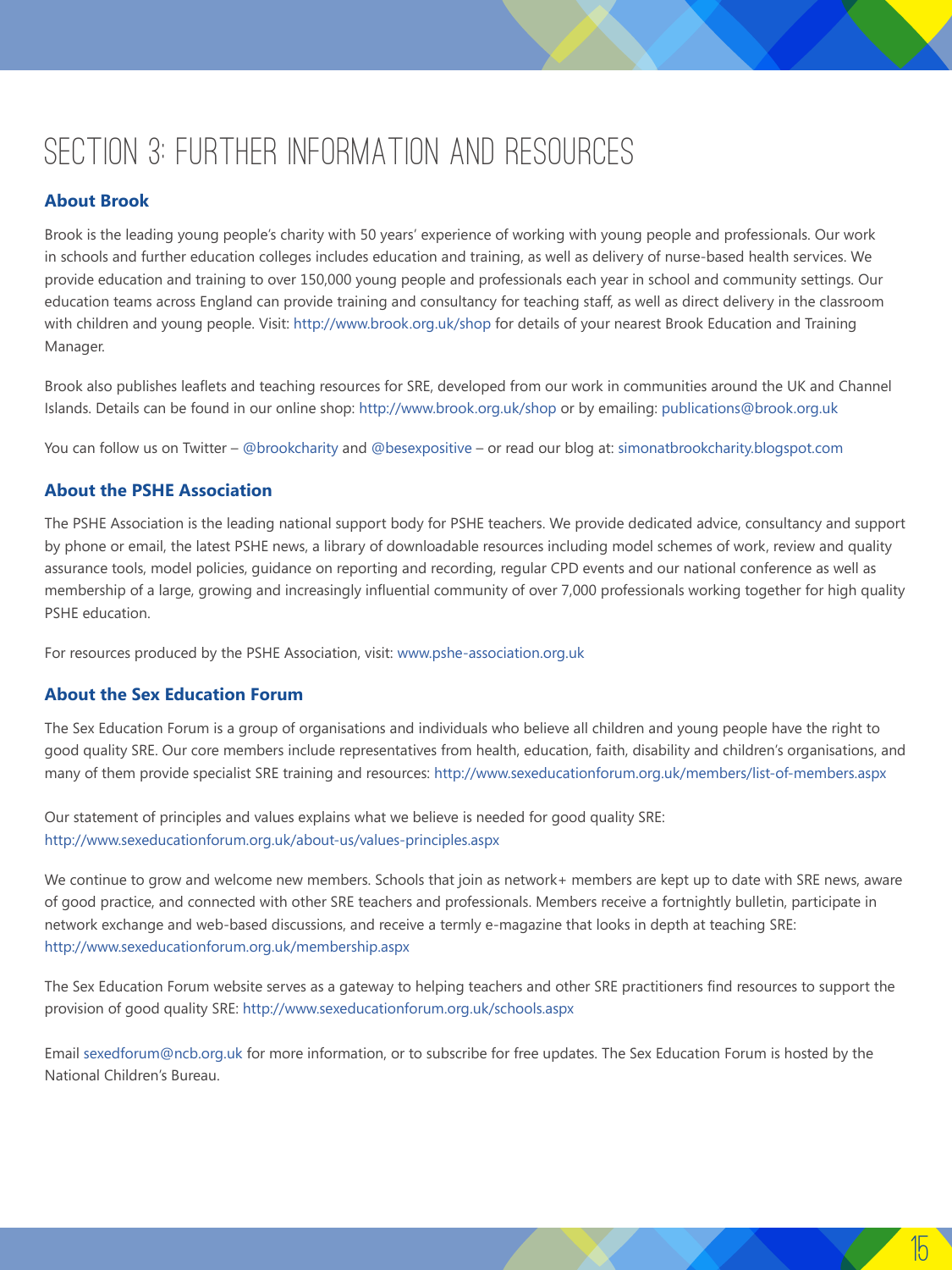# Acknowledgements

This advice has been written by Simon Blake, Lucy Emmerson, Joe Hayman and Jane Lees and we are responsible for its content. The advice draws on a number of publications which many people have contributed to. We would like to thank them, as well as the children and young people, teachers and other colleagues who contributed to this publication.

#### **We are particularly grateful to the following for their input to the draft:**

Kieran Aldred - THT Jonathan Baggaley – CEOP Elaine Barker – Brook Jenny Barksfield – PSHE Association Sue Berelowitz – Deputy Children's Commissioner Nick Boddington – PSHE Association Gill Frances OBE – Brook Alison Hadley OBE – Teenage Pregnancy Knowledge Exchange Rebecca Harvey – National Union of Teachers Jules Hillier – Brook Alice Hoyle – PSHE Association

Siôn Humphreys – National Association of Head Teachers Laura Hurley – Education For Choice Baroness Beeban Kidron Janet Palmer – Ofsted Clare Robson – Public Health England Louisa Thomson – ATL Luke Tryl – Stonewall Harry Walker – FPA/Brook Alan Wardle – NSPCC Gemma Wolfes – NSPCC Dr Wanda Wyporska – ATL

#### **We would also like to thank the following teachers and professionals who also fed into the advice:**

Mandy Moretta, Shawn Peart, Sonita Pobi, Boo Spurgeon, Mark Standen, Sarah Strudley and Louise Sullivan.

Thanks to Sarah Townsend for deft editing:<www.sarahtownsendeditorial.co.uk> Thank you to Drew Johnson, Brook for administrative support. Brook funded the design and production of this advice.

**WEASELDANCE** Design by Ashley Goldstein: design & illustration <www.weaseldancedesign.com>

#### **Notes**

- 1. Office for National Statistics (2013) Conceptions in England and Wales 2011
- 2. Stonewall (2012) The School Report
- 3. NSPCC (2013) Childline Survey
- 4. Stonewall (2012) The School Report
- 5. EVAW (2010) YouGov End Violence Against Women Poll
- 6. NSPCC (2009) *Partner exploitation and violence in teenage intimate relationships*
- 7. United Nations Convention on the Rights of the Child (1989)
- 8. Blake, S and Katrak, Z (2002) Faith, Values and Sex and Relationships Education, published by the National Children's Bureau
- 9. Brook (2011) Sex and Relationships Education Fit for the 21st Century
- 10. NAHT (2013) Research commissioned by the National Association of Head Teachers (NAHT), carried out in April 2013 by Research Now
- 11. YouGov (2013) Research carried out by YouGov commissioned by the End Violence Against Women (EVAW) Coalition and reported by the End Violence Against Women (EVAW) Coalition and reported as part of the Words or Deeds report published by the EVAW Coalition in May 2013
- 12. Durex and others (2011) Durex, NAHT, NCPTA, NGA (2010) Sex and Relationship Education: views from teachers, parents and governors
- 13. NSPCC (2009) *Partner exploitation and violence in teenage intimate relationships*, NSPCC (2011) *Standing on my own two feet: disadvantaged teenagers, intimate partner control and coercive violence*
- 14. Office of the Children's Commissioner (2013) *Basically Porn is Everywhere: a Rapid Evidence Assessment on the Effect that Access and Exposure to Pornography has on Children and Young People.*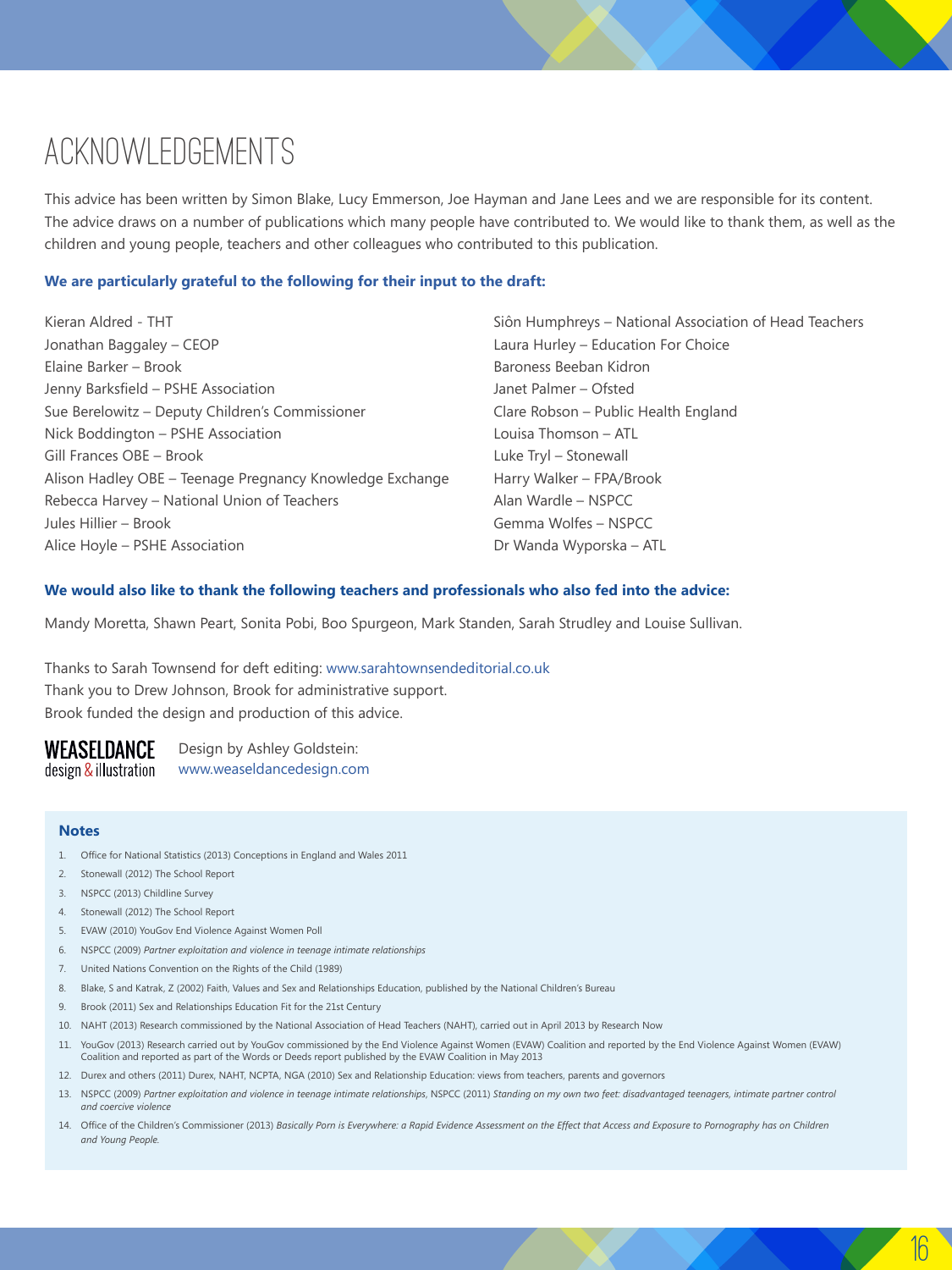# support FOR THE ADVICE

*"It is vital that we safeguard the health and wellbeing of our young people to help them get on in life. That's why we need all schools teaching sex and relationships education that is absolutely up to date, particularly when teenagers' lives are so dominated by advances in technology".*  Rt Hon Nick Clegg MP, Deputy Prime Minister

*"I welcome the work of the PSHE Association, Sex Education Forum and Brook on new supplementary advice to complement statutory SRE guidance."* 

Lord Nash, Parliamentary Under Secretary of State for Schools.

*"We are pleased the government supports this Supplementary Advice on sex and relationships education because current guidance is hopelessly out of date. The material about the risks and realities of life on line is particularly overdue. Guidance is one thing but effective learning is another. The NSPCC wants to see the government track the impact of this material to increase confidence that all our children have a strong understanding of sex and relationships in the modern world."*  Peter Wanless, Chief Executive, NSPCC

*"NAHT welcomes the three organisations' initiative in coordinating the writing of this Supplementary Advice. Our work with schools highlights the urgent need for a relevant and accurate foundation upon which to plan teaching this important aspect of a broad and balanced curriculum."*  Russell Hobby, General Secretary, National Association of Head Teachers

*"The NUT is pleased to support this Supplementary Advice. Education about sex and relationships is*  an inescapably important part of what education can offer young people. It is one part of the school *curriculum with the power to change lives. Teachers need the tools to provide accessible, relevant and inclusive SRE lessons - this can help young people navigate or interpret what they see online. With appropriate guidance, teachers can make a real difference."* 

Christine Blower, General Secretary, the National Union of Teachers

*"The Association of Teachers and Lecturers welcomes this valuable and much-needed supplementary guidance on SRE. We commend it to our members who are teaching SRE, to education staff facing questions to which young people deserve supportive and correct answers and to young people, parents and governors. This guidance underpins some of the most important work that we do with young people to enable them to prepare for life, to protect themselves and to be in control of their lives."*  Dr Mary Bousted, General Secretary, ATL

*"This updated SRE advice, which takes account of new developments such as sexting, is greatly welcomed. Our Inquiry into Child Sexual Exploitation in Gangs and Groups found education is the only universal lever ensuring all children are safeguarded against the possible impact of pornography on them and their relationships."* 

Sue Berelowitz, Deputy Children's Commissioner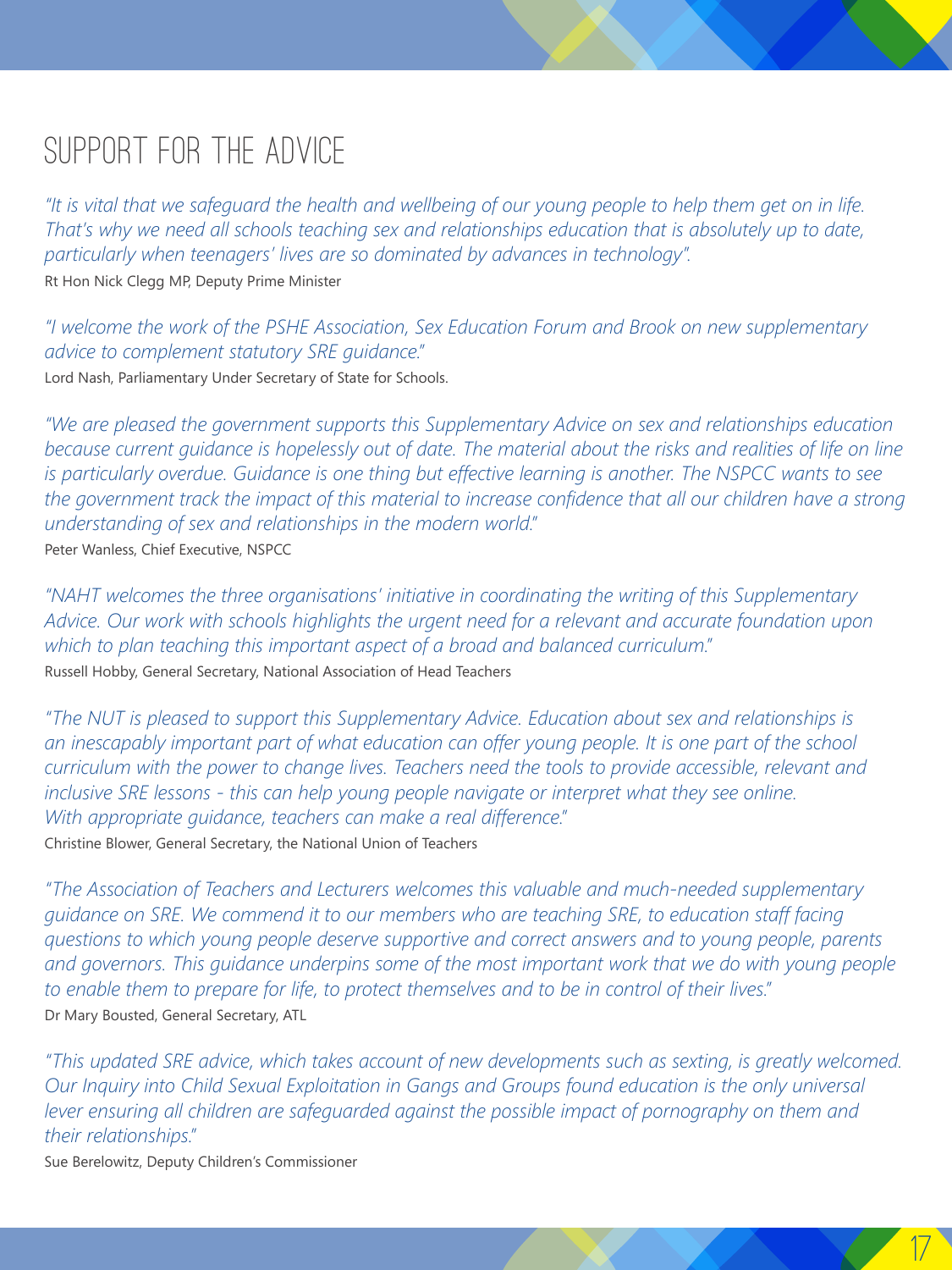*"Brook, the PSHE Association and the Sex Education Forum have developed superb guidance which outlines the why, what and how of sex and relationships education, highlighting research and best practice*  examples. We are delighted to see this excellent and timely guidance which will make a real contribution *to sex and relationships education, and help to prevent abuse and exploitation."* 

Jonathan Baggaley, Head of Education at the National Crime Agency's CEOP command

*"Good quality SRE is vital for helping young people understand contraception and relationships. This Advice will help schools provide good quality SRE which all young people need."*  Chris Wilkinson, President, Faculty of Sexual and Reproductive Healthcare (RCOG)

*"Sex and relationships education is important. We know that, done well, it helps promote children and young people's health and wellbeing and can impact teenage pregnancy and sexually transmitted infection rates. Public Health England welcomes the publication of this supplementary advice and recommends it to all schools."* 

Professor Kevin Fenton, Director of Health and Wellbeing at Public Health England

*"This supplementary advice will help schools deliver the type of sex and relationships education the vast majority of parents desperately want them to."*  Vicki Shotbolt, CEO, Parentzone

*"At GirlGuiding we know that sex and relationships are really important issues for girls and young women and that good SRE in school and the community will help equip them with the skills and confidence to navigate their relationships well."* 

Julie Bentley, Chief Executive GirlGuiding UK

*"BASHH supports good quality SRE in schools because we know high quality education is key to helping young people develop healthy relationships and look after their future sexual health."*  British Association of Sexual Health and HIV (BASHH)

*"High quality SRE in schools is essential in helping young people delay early pregnancy and make safe and informed choices about their relationships and sexual health. This advice provides a helpful reminder*  to schools of the principles of good SRE and offers excellent practical advice on ensuring the SRE they *provide is relevant to the issues facing young people today."* 

Alison Hadley, Director, Teenage Pregnancy Knowledge Exchange, University of Bedfordshire.

*"FPA knows how important it is for teachers and other professionals working with young people to have up to date support on sex and relationships education. We're delighted to support this Supplementary Advice which fills some of the most serious gaps in current guidance."*  Audrey Simpson, Acting CEO, FPA

*"This advice is a hugely welcome step forward in ensuring that schools understand the importance of making SRE inclusive of all young people. We hope it will give teachers the much needed confidence to talk about issues relevant to lesbian, gay and bisexual young people."* Luke Tryl, Stonewall